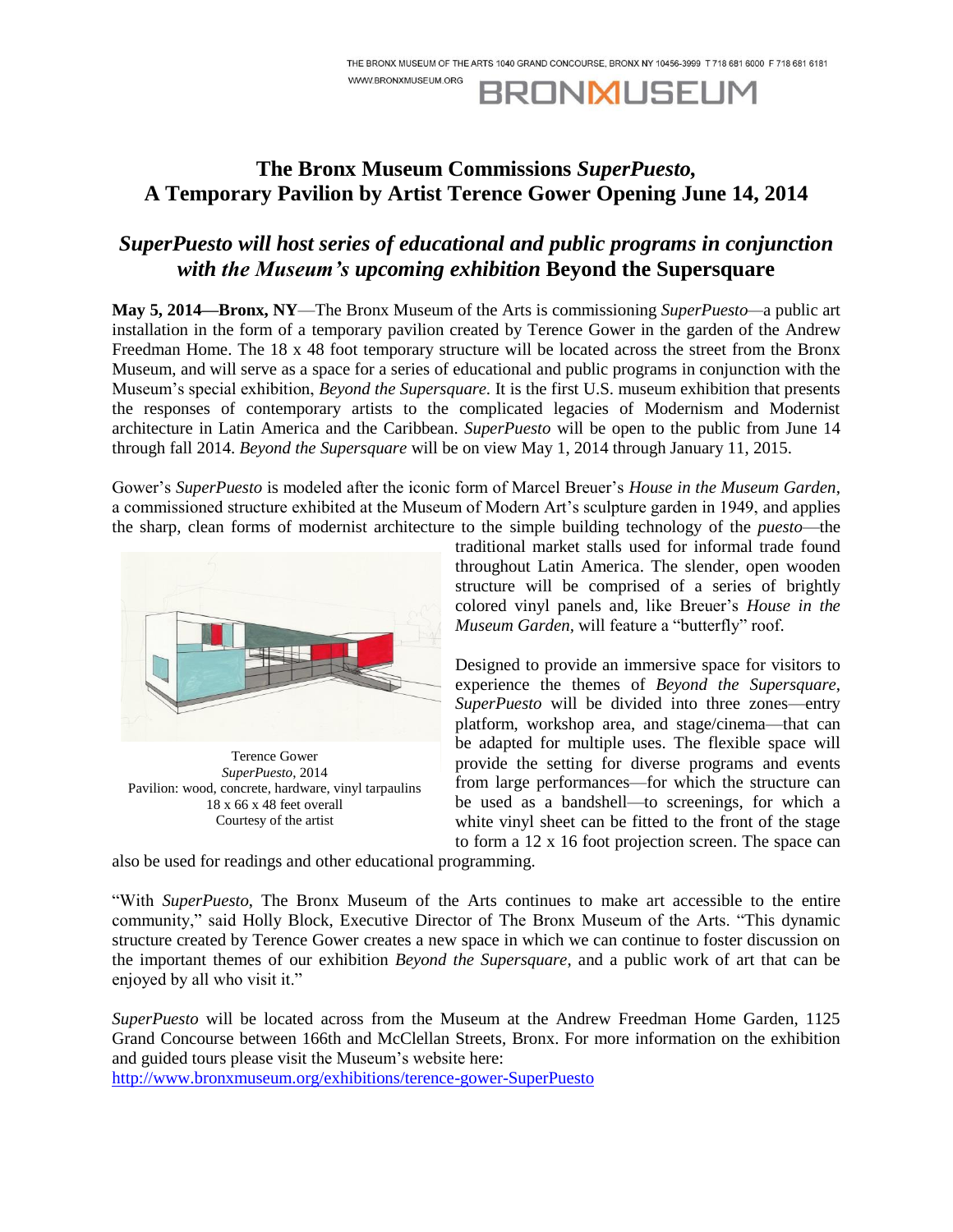WWW.BRONXMUSEUM.ORG

**BRONMUSEUM** 

*SuperPuesto* represents The Bronx Museum of the Arts' continued contribution to the presence of contemporary public art in the Bronx. Most recently, for a retrospective of the work of contemporary sculptor Tony Feher, the Museum commissioned *Albuquerque Landing*, a temporary public art installation, in which Feher spray painted an empty lot adjacent to the Museum with DayGlo "Screamin Fluorescent Aurora Pink," and transformed the visual landscape of the Bronx Grand Concourse.

#### **Funding**

Support for *SuperPuesto* was generously provided by Agnes Gund, Toby Devan Lewis, The O'Grady Foundation, Sciame Construction, *The Architect's Newspaper*, Walter Puryear and the Andrew Freedman Home of the Mid-Bronx Senior Citizens Council, and Galia Solomonoff.

*Beyond the Supersquare* is made possible with major funding from The Andy Warhol Foundation for the Visual Arts, with additional support from Acción Cultural Española, Calouste Gulbenkian Foundation, Embassy of Colombia, The Consulate General of Colombia/New York, Fundación Jumex Arte Contemporáneo, Furthermore: a program of the J. M. Kaplan Fund, Graham Foundation for Advanced Studies in the Fine Arts, Agnes Gund, The National Endowment for the Arts, The Evelyn Toll Family Foundation, and The Venezuelan American Endowment for the Arts. Special thanks to Aeroméxico.

### **About** *Beyond the Supersquare*

*Beyond the Supersquare* continues the Museum's ongoing initiative to explore the relationship between built environment, visual art, and larger social and political issues. The exhibition, opening at the Museum on May 1, 2014, will feature 60 works in a range of media by over 30 artists including Alexandre Arrechea, Alessandro Balteo Yazbek and Media Farzin, Livia Corona Benjamin, Fernanda Fragateiro, Los Carpinteros, Mauro Restiffe, Pedro Reyes, and Mario Garcia Torres. These artists explore how Modernism influenced countries throughout Latin America as well as the lasting implications of Modernism's larger political, economic, environmental, and social underpinnings.

Expanding upon the work of a three-day conference held at the Museum—in which artists, architects, urban planners, and scholars gathered to discuss the larger implications of Modernist architecture— *Beyond the Supersquare* represents the culmination of a four-year research initiative at the Museum spearheaded by Executive Director Holly Block and independent curator María Inés Rodriguez.

*Beyond the Supersquare* will be accompanied by a fully illustrated volume featuring original scholarship by Latin American architects, historians, and curators, who examine Modernist architectural projects of the 1940s to the 1960s in Latin America and the Caribbean, and look at the socially engaged artistic practices of the present day that are influenced by that built environment.

A full press release containing more information on the *Beyond the Supersquare* exhibition can be found here: <http://www.resnicowschroeder.com/media.asp?id=3269>

### **About Terence Gower** (b. Canada, 1965; based in New York City)

Canadian-born artist Terence Gower uses his artistic practice to investigate architecture and public space, with a special focus on modern architecture in Mexico, the United States, and Canada. His work has been shown widely in Latin America, Europe, and the U.S. In New York City, he has exhibited at PS1, New Museum, Queens Museum, and many commercial and non-profit galleries. He has participated in the Porto Alegre and Havana Biennials and serves on the board of The Storefront for Art and Architecture. Monographs on Terence Gower's work are: *Ciudad Moderna: Terence Gower Videos* (Turner Press, Mexico City, 2006) and *Display Architecture: Terence Gower Pavilions* (Navado Press, Berlin, 2008).